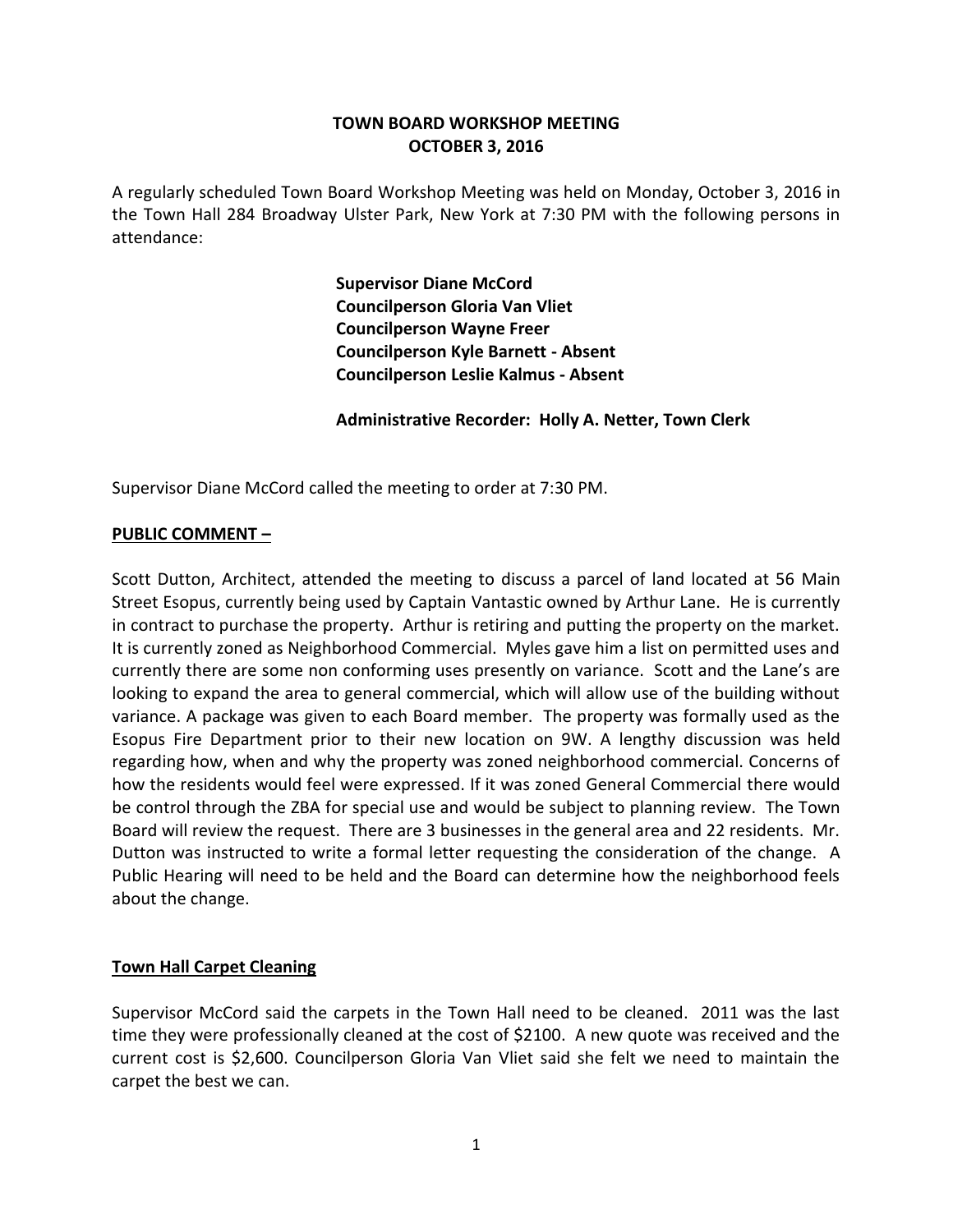**A MOTION WAS MADE BY SUPERVISOR DIANE MCCORD TO HIRE SERVICE MASTER TO CLEAN THE CARPETS THROUGHOUT THE TOWN HALL FOR THE AMOUNT OF \$2,600. THE MOTION WAS SECONDED BY COUNCILPERSON VAN VLIET. ALL MEMBERS PRESENT WERE IN FAVOR. MOTION CARRIED.**

## **PROPOSED RECREATION BUILDING**

Dan Vedder attended the meeting to answer any questions regarding the sketch plan for the new Recreation Building. Dan will obtain up to date prices from 3 companies and will ask for a price guarantee for 60 - 90 days. Councilperson Freer asked if we should put the entire building out to RFP; he was not sure the Town had the capability of constructing the building on its own. Questions were asked regarding would there be air condition – no. Does the building need 4 bays? Dan answered yes. Highway is willing to work with Dan Vedder to construct the building however, their time needs to be charged back for the building of the new structure. The Board needs to know the total figure before moving forward. Mike Cafaldo will be asked for an estimate of time and man power. Three written prices are needed for each of the items: electric, doors, masonry etc. Dan Vedder said when he was originally obtaining quotes he called many contractors who did not respond. He was told if the companies are not interested to ask for that in writing as well.

Paul Keller will be contacted to confirm that the Capital funds can be used for this purpose and whether it is subject to a permissive referendum since it is government funds not taxpayers money. Another option is to draw up a RFP sending the entire building out to bid with a completion of 60-90 days which may be quicker and easier. The Town could also go out to bid for just the shell of the building.

# **RECREATION BUDGET REVIEW – Kathy DiSciullo**

The Board continued their budget review with Kathy Discuillo, Recreation Director. At the last workshop meeting it was determined the cost of the summer camp program needed to be increased to close the deficit. After discussing the matter and reviewing the numbers it was decided Town Residents attending the camp program will pay \$250 per child. This program runs 30 hours per week for 7 weeks. The cost breaks down to \$35.71 per week/\$1.19 per hour. The Non Resident rate will be \$300 per child. No sibling discounts will be offered. The number of counselors will be reduced to 12. Kathy will be meeting with the bookkeeper to review her numbers next week.

# **COMPREHENSIVE PLAN – ZONING BOARD REPRESENTATIVE**

There were two interested ZBA members who offered to sit on the new Comprehensive Plan Board, Melanie Marino and Francis Skerrit.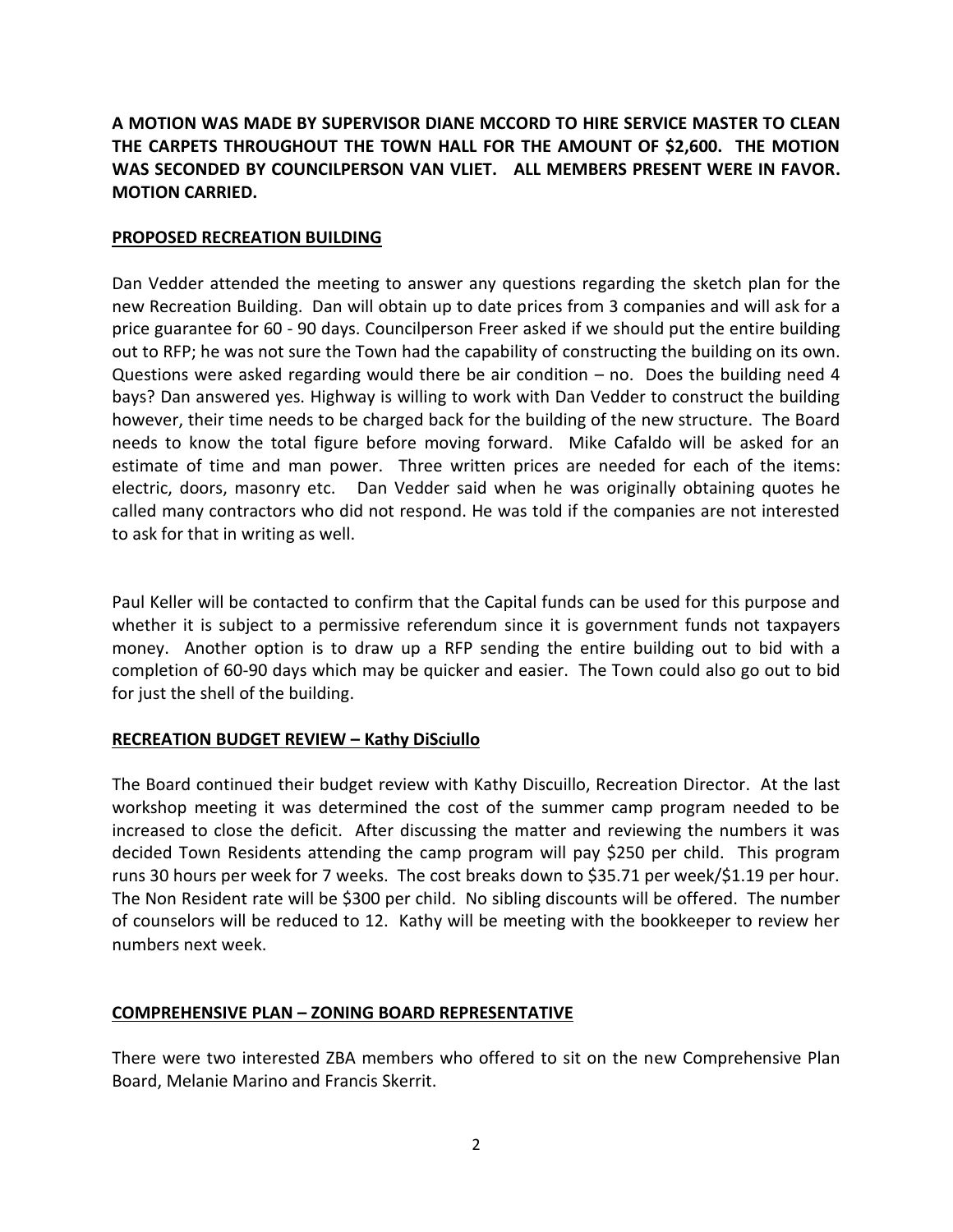**A MOTION WAS MADE BY SUPERVISOR DIANE MCCORD TO APPOINT MELONY MARINO TO THE COMPREHENSIVE PLAN BOARD TO REPRESENT THE ZONING BOARD. THE MOTION WAS SECONDED BY COUNCILPERSON FREER. ALL MEMBERS PRESENT WERE IN FAVOR. MOTION CARRIED.** 

## **REFERRAL OF LOCAL LAW 1 AMENDING SECTION 123-46-b (4)**

**Whereas**, the Town of Esopus has determined the need to amend Section 123-46 B (4) and

**Whereas,** Local Law No. 1 has been proposed to replace the text with the following:

Hearing Notice. Notice of the public hearing shall be published once in the official newspaper of the town, at least 5 days prior to the date of such hearing. In addition, the Planning Board shall cause a notice of such hearing and explanation of the proposal to be mailed to the owners of all property adjacent to or directly across the street or right of - way from the subject property. Such notices shall be sent to the owner's last known address as shown on the most recent Town Tax Assessment records and mailed at least 5 days prior to such hearing.

**Therefore Be It Resolved** this matter is referred to the Ulster County Planning Board and Esopus Planning Board for review.

| Councilperson Wayne Freer        |            |
|----------------------------------|------------|
| Councilperson Gloria VanVliet    |            |
| Councilperson Gloria VanVliet    | <b>AYF</b> |
| <b>Councilperson Wayne Freer</b> | <b>AYF</b> |
| Councilperson Leslie Kalmus      | Absent     |
| Councilperson Kyle Barnett       | Absent     |
| Supervisor Diane L. McCord       | AYF.       |
|                                  |            |

All member present were in favor - Resolution adopted.

#### **BQ SCHEDULE AGREEMENT**

Les Kalmus has agreed to join Supervisor McCord in the meeting to discuss the BQ Energy agreement. The meeting is scheduled later this month.

## **Discussion on Memorializing Resolution contesting NYS executive order #157**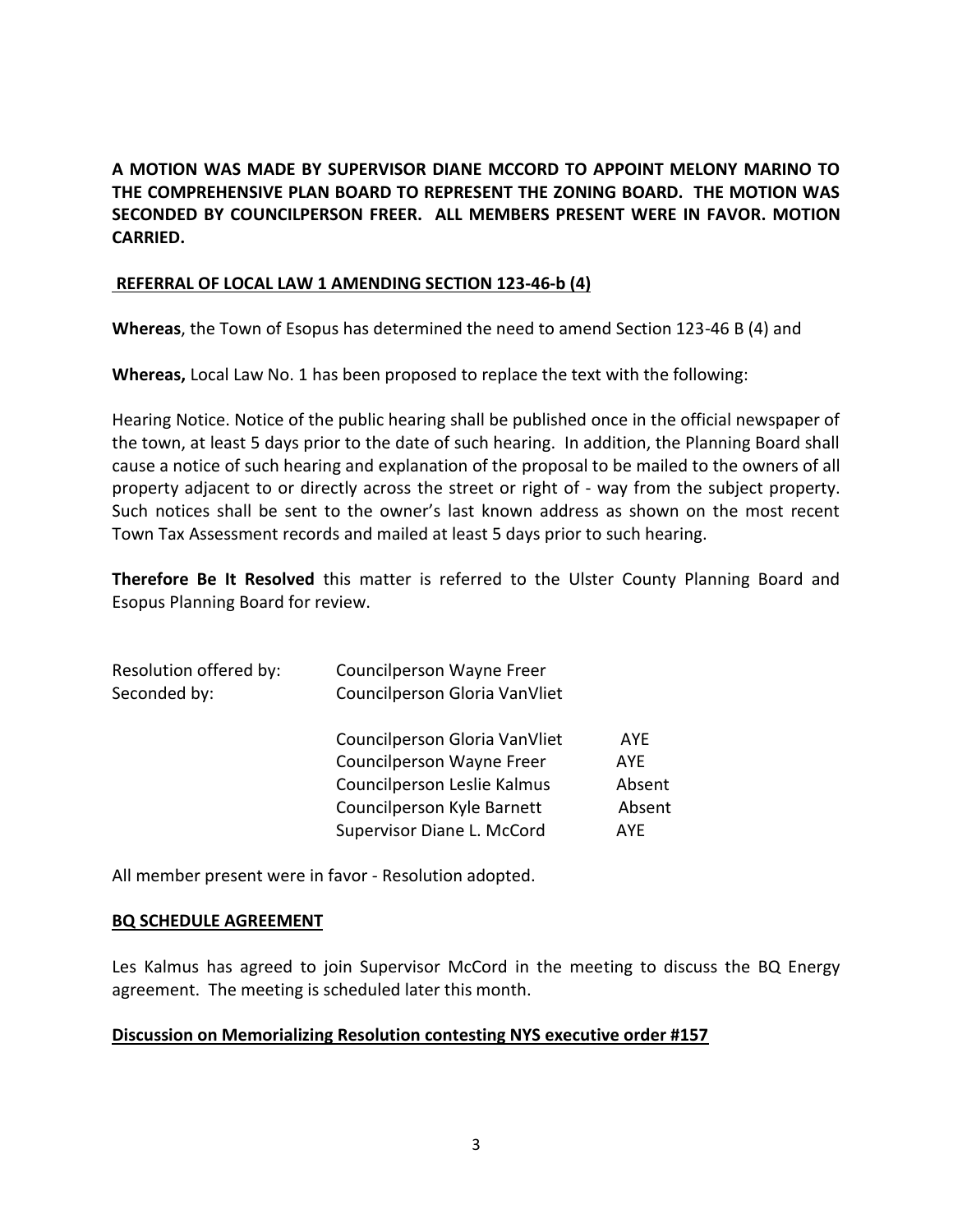No Board Member fully understood the purpose of the sample resolution provided by the Town of Woodstock to contest the NYS executive order #157. They felt it unnecessary to pass this memorializing resolution.

# **TOWN OF ESOPUS RESOLUTION TO PURCHASE (3) FREIGHTLINER TRUCKS FOR HIGHWAY DEPARTMENT**

**BE IT RESOLVED,** by the Town Board of the Town of Esopus, in the County of Ulster, State of New York the following:

**WHEREAS,** our Highway Superintendent, Michael Cafaldo, has submitted a request to purchase the following equipment to replace (3) International Trucks:

(2) 2017 Freightliner 4 X 2 Trucks Model 108SD - \$140,010.00 each (1) 2017 Freightliner 4 X 4 Trucks Model 108SD - \$167,980.00 each

**Total Purchase Price: \$448,000,000**

**PAYMENT TERMS – 60 months OR 5 YEAR TERM LEASE………………………\$94,892.51 Per Year**

**THEREFORE, BE IT RESOLVED,** that the Town of Esopus Town Board authorizes the purchase of the (3) Freightliner Trucks requested for the Town of Esopus Highway Department.

| <b>Resolution offered by:</b> | <b>Supervisor Diane McCord</b>        |            |
|-------------------------------|---------------------------------------|------------|
| Seconded by:                  | <b>Councilperson Wayne Freer</b>      |            |
| The Board was polled:         |                                       |            |
|                               | <b>Councilperson Wayne Freer</b>      | <b>AYE</b> |
|                               | <b>Councilperson Gloria Van Vliet</b> | <b>AYE</b> |
|                               | <b>Councilperson Kyle Barnett</b>     | Absent     |
|                               | <b>Councilperson Leslie Kalmus</b>    | Absent     |
|                               | <b>Supervisor Diane McCord</b>        | <b>AYE</b> |
|                               |                                       |            |

#### **ALL TOWN BOARD MEMBERS PRESENT VOTED IN FAVOR. MOTION CARRIED**

#### **MISCELANEOUS**

Supervisor McCord announced Jessica Winchell needed to resign from the Economic Development committee because of her work schedule. Steve Murphy has offered to take her place.

#### **PRENDERGAST POINT**

Supervisor McCord has received a complaint from Frank Basile from Prendergast Point in Rifton. His next door neighbor is using the property to operate an Air B & B. The individual has